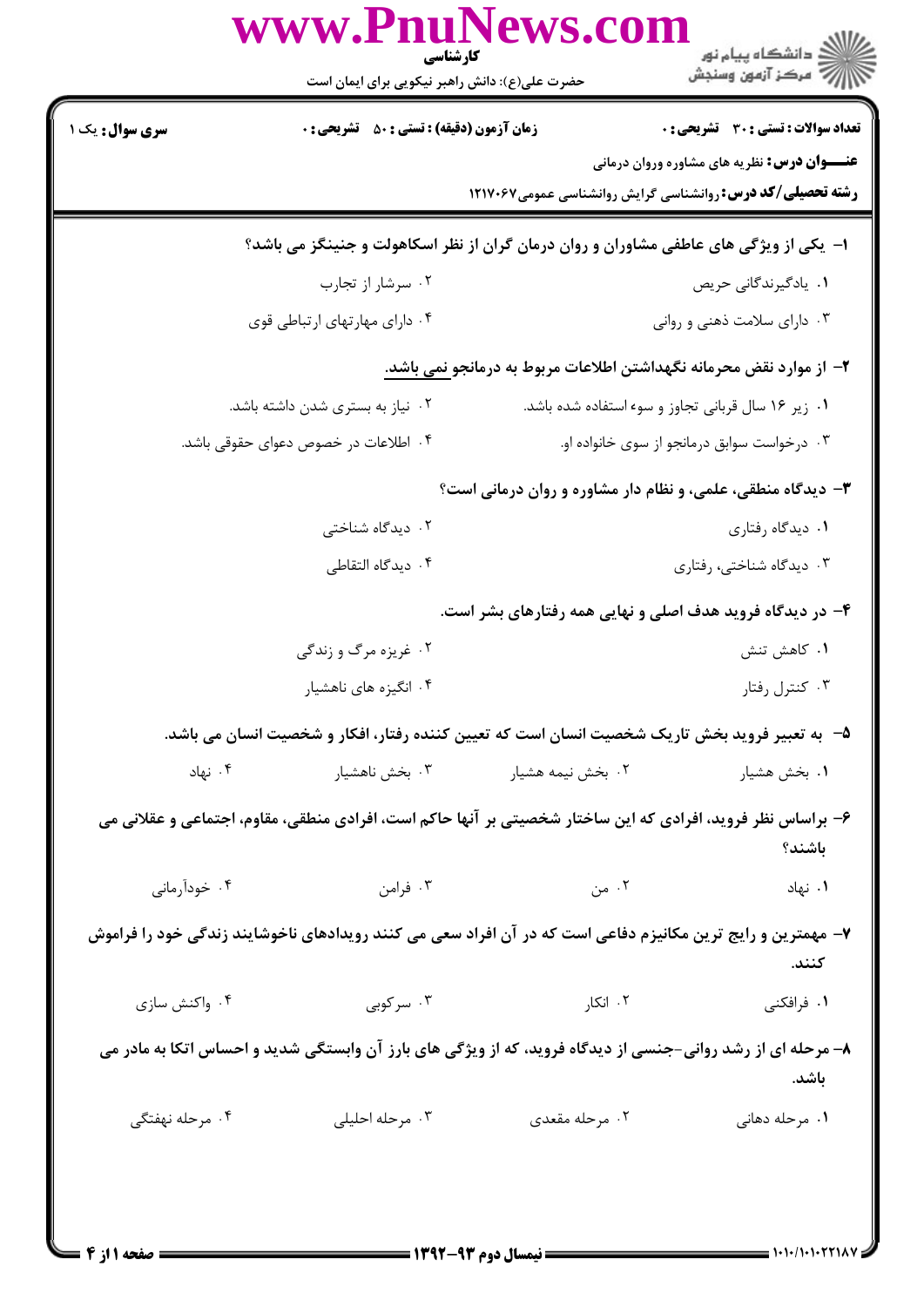|                                                                                                                                           | www.PnuNews.col<br>كارشناسي<br>حضرت علی(ع): دانش راهبر نیکویی برای ایمان است |                                                                                                          | الان دانشگاه پيام نور<br>الان مرکز آزمون وسنجش                    |  |
|-------------------------------------------------------------------------------------------------------------------------------------------|------------------------------------------------------------------------------|----------------------------------------------------------------------------------------------------------|-------------------------------------------------------------------|--|
| <b>سری سوال : ۱ یک</b>                                                                                                                    | <b>زمان آزمون (دقیقه) : تستی : 50 ٪ تشریحی : 0</b>                           |                                                                                                          | <b>تعداد سوالات : تستی : 30 ٪ تشریحی : 0</b>                      |  |
|                                                                                                                                           |                                                                              |                                                                                                          | <b>عنـــوان درس:</b> نظریه های مشاوره وروان درمانی                |  |
|                                                                                                                                           |                                                                              |                                                                                                          | <b>رشته تحصیلی/کد درس:</b> روانشناسی گرایش روانشناسی عمومی۱۲۱۷۰۶۷ |  |
|                                                                                                                                           |                                                                              | ۹- از نظر فروید از علل رفتارهای نابهنجار و اضطراب نمی باشد.                                              |                                                                   |  |
|                                                                                                                                           | ۰۲ تثبیت در مراحل رشد                                                        |                                                                                                          | ۰۱ تجارب سخت و دردناک کودکی                                       |  |
|                                                                                                                                           | ۰۴ خانواده از هم گسیخته                                                      |                                                                                                          | ۰۳ تعارض و کشمکش                                                  |  |
|                                                                                                                                           |                                                                              |                                                                                                          | ۱۰– از فنون روان درمانی فروید نمی باشد.                           |  |
| ۰۴ تداعی آزاد                                                                                                                             | ۰۳ همدلی                                                                     | ٢. تخليه هيجاني                                                                                          | ۰۱ تعبیر رؤیا                                                     |  |
| 11– در روان درمانی این نوع انتقال برای پیشرفت درمان و حل تعارضات سرکوب شده مفید است.                                                      |                                                                              |                                                                                                          |                                                                   |  |
| ۰۴ انتقال متقابل منفى                                                                                                                     | ۰۳ انتقال متقابل مثبت                                                        | ۰۲ انتقال منفی                                                                                           | ٠١ انتقال مثبت                                                    |  |
| ۱۲– مشکلاتی که در تغییرات اصلی زندگی مانند دانشگاه رفتن و یا بازنشسته شدن رخ می دهد، جزء کدامیک از مشکلات بین<br>فردی می باشد؟            |                                                                              |                                                                                                          |                                                                   |  |
|                                                                                                                                           | ۰۲ نقش کشمکش ها                                                              |                                                                                                          | ۰۱ غم و اندوههای حل نشده                                          |  |
|                                                                                                                                           | ۰۴ کاستی های بین فردی                                                        |                                                                                                          | ۰۳ نقش تحولات                                                     |  |
|                                                                                                                                           |                                                                              | ۱۳- تمام جنبه های هستی فرد و تجربیاتی که او در آگاهی درک می کند از نظر راجرز به این زیر سیستم مربوط است. |                                                                   |  |
| ۰۴ منش آشفتگی                                                                                                                             | ۰۳ خود ارگانیزمی                                                             | ۰۲ خود آرمانی                                                                                            | ۰۱ خود پنداره                                                     |  |
|                                                                                                                                           |                                                                              |                                                                                                          | ۱۴– ویکتور فرانکل پایه گذار کدام مکتب روان درمانی است؟            |  |
| ۰۴ معنی درمانی                                                                                                                            | ۰۳ مراجع مداری                                                               | ۰۲ فردمداری                                                                                              | ۰۱ واقعیت درمانی                                                  |  |
| ۱۵– در تمام ماده های ارگانیک گرایش به سمت تکامل موجود از ساده به پیچیده وجود دارد. این نظریه بر کدام فرض اساسی<br>نظرية راجرز استوار است؟ |                                                                              |                                                                                                          |                                                                   |  |
| ۰۴ رویکرد بی رهنمود                                                                                                                       | ۰۳ گرايش تكوينى                                                              | ۲. پیدایش خود                                                                                            | ۰۱ گرايش شكوفا شدن                                                |  |
|                                                                                                                                           |                                                                              | ۱۶– ناهمخوانی بین خود ادراکی و تجربه ارگانیزمی منجر به چه حالتی در افراد می شود؟                         |                                                                   |  |
| ۰۴ آشفتگی                                                                                                                                 | ۰۳ اضطراب و تهدید                                                            | ۰۲ عدم تعادل روانی                                                                                       | ۰۱ حالت دفاعی                                                     |  |
|                                                                                                                                           |                                                                              | ۱۷– کدامیک جزء ویژگی های اصلی انسان خودشکوفا با کارکرد کامل، نیست؟                                       |                                                                   |  |
|                                                                                                                                           | ۰۲ اعتماد به ارگانیسم فرد                                                    |                                                                                                          | ۰۱ آگاهی از همه تجربه ها                                          |  |
|                                                                                                                                           | ۰۴ اعتقاد به توانایی فرد کامل                                                |                                                                                                          | ۰۳ احساس آزادی                                                    |  |
|                                                                                                                                           |                                                                              |                                                                                                          |                                                                   |  |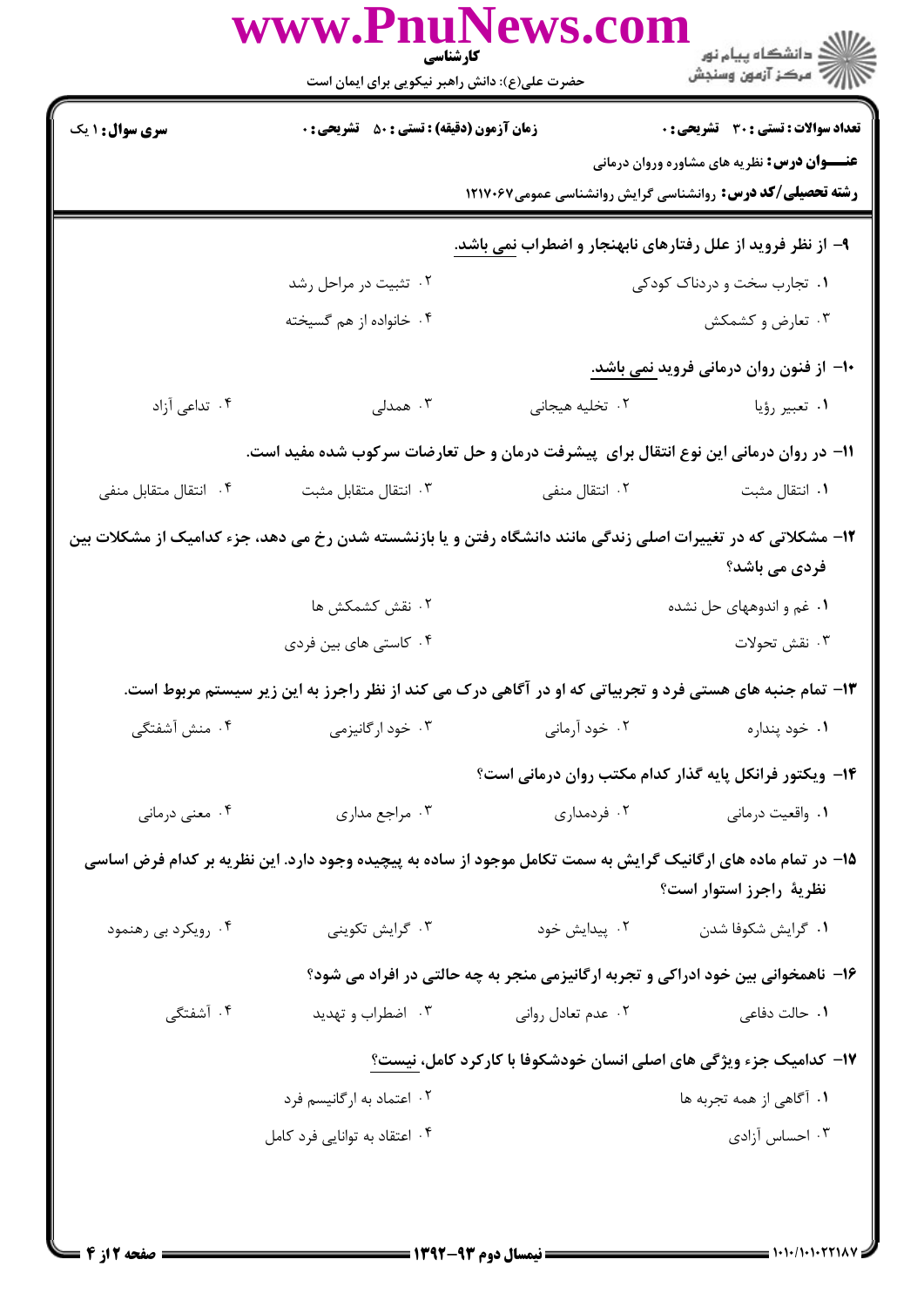|                                                                                                                 | www.PnuNews.col<br>كارشناسي<br>حضرت علی(ع): دانش راهبر نیکویی برای ایمان است |                                                                  | الار دانشگاه پيام نور<br>الارا مرکز آزمون وسنجش                                                              |  |
|-----------------------------------------------------------------------------------------------------------------|------------------------------------------------------------------------------|------------------------------------------------------------------|--------------------------------------------------------------------------------------------------------------|--|
| <b>سری سوال :</b> ۱ یک                                                                                          | <b>زمان آزمون (دقیقه) : تستی : 80 ٪ تشریحی : 0</b>                           |                                                                  | <b>تعداد سوالات : تستی : 30 ٪ تشریحی : 0</b><br><b>عنـــوان درس:</b> نظریه های مشاوره وروان درمانی           |  |
|                                                                                                                 |                                                                              |                                                                  | <b>رشته تحصیلی/کد درس:</b> روانشناسی گرایش روانشناسی عمومی1۲۱۷۰۶۷                                            |  |
| 1۸– درک واقعیت و پذیرش آن، از طریق ارتباط قابل درک با محیط، جزء کدامیک از حالتهای تحقق معنا از نظر فرانکل است؟  |                                                                              |                                                                  |                                                                                                              |  |
| ۰۴ جنبه معنوي                                                                                                   | ۰۳ جنبه نگرشی                                                                | ۰۲ جنبه تجربي                                                    | ٠١. جنبه خلاق                                                                                                |  |
| ۱۹– کدامیک از روش های زیر برای درمان اختلالات جسمی، بیماری های مزمن و  التهاب های پوستی روانشناختی کاربرد دارد؟ |                                                                              |                                                                  |                                                                                                              |  |
| ۰۴ حساسیت به معنا                                                                                               | ۰۳ بازتاب زدایی تعلیم                                                        | ۰۲ تعدیل نگرشی                                                   | ٠١ قصد متناقض                                                                                                |  |
|                                                                                                                 |                                                                              |                                                                  | +۲- تعصبات و پیش داوریها در کدام سطح از نظریه پرلز قرار می گیرد؟                                             |  |
| ۰۴ منطقهٔ غیر نظامی                                                                                             | ۰۳ آگاهی از توهم                                                             | ۰۲ آگاهي از جهان برون                                            | ۰۱ آگاهی از خود                                                                                              |  |
|                                                                                                                 |                                                                              |                                                                  | <b>۲۱</b> - اجتناب از رنج و درد روانی در کدامیک از لایه های روان آزردگی قرار می گیرد؟                        |  |
| ۰۴ درون پاشي                                                                                                    | ۰۳ بن بست                                                                    | ۰۲ هراس                                                          | ۰۱ وانمود سازی                                                                                               |  |
|                                                                                                                 |                                                                              |                                                                  | ۲۲- پذیرش دیدگاه و نظر دیگران بدون بررسی آنها به کدامیک از الگوهای تعامل فرد با اشیاء و دیگران مربوط می شود؟ |  |
| ۰۴ هم أميزي                                                                                                     | ۰۳ طفره                                                                      | ۰۲ برون فکنی                                                     | ۰۱ درون فکنی                                                                                                 |  |
|                                                                                                                 |                                                                              |                                                                  | ۲۳– از دلایل موفقیت رویکرد شناختی رفتاری در درمان اختلالات رفتاری و روانی نیست؟                              |  |
|                                                                                                                 |                                                                              | ٠١ روشهاى آن مستقيما در ارتباط با افكار و احساسات فرد است.       |                                                                                                              |  |
|                                                                                                                 | ۰۲ شکاف بین روشهای صرفا رفتاری و روشهای پویا را پر ساخته است.                |                                                                  |                                                                                                              |  |
|                                                                                                                 |                                                                              |                                                                  | ۰۳ بر پایه های فلسفی بناشده است.                                                                             |  |
|                                                                                                                 |                                                                              |                                                                  | ۰۴ قابلیت بیشتری در ارزیابی فعالیتهای بالینی دارد.                                                           |  |
|                                                                                                                 |                                                                              |                                                                  | ۲۴− پیش فرض اساسی درمان عقلانی-عاطفی چیست؟                                                                   |  |
|                                                                                                                 |                                                                              | ٠١. آشفتگي افراد ناشي از نوع ديدگاه آنها به حوادث خارجي است.     | ٢. آشفتگی افراد ناشی از حوادث خارجی است.                                                                     |  |
|                                                                                                                 |                                                                              | ۰۳ آشفتگی افراد ناشی از شرایط اقتصادی اجتماعی و خانوادگی آنهاست. |                                                                                                              |  |
|                                                                                                                 |                                                                              |                                                                  | ۰۴ رویدادهای خارجی علت آشفتگی فکری و هیجانی می باشد.                                                         |  |
|                                                                                                                 |                                                                              |                                                                  | ۲۵– نخستین قدم در درمان عقلانی-عاطفی، شناسایی  است، که علت پریشانی های شخصی افراد است.                       |  |
|                                                                                                                 | ۰۲ هسته تفکر                                                                 |                                                                  | ٠١. هسته عواطف هيجاني                                                                                        |  |
|                                                                                                                 | ۰۴ هسته باورهای منطقی                                                        |                                                                  | ۰۳ هسته باورهای غیرمنطقی                                                                                     |  |
|                                                                                                                 |                                                                              |                                                                  |                                                                                                              |  |